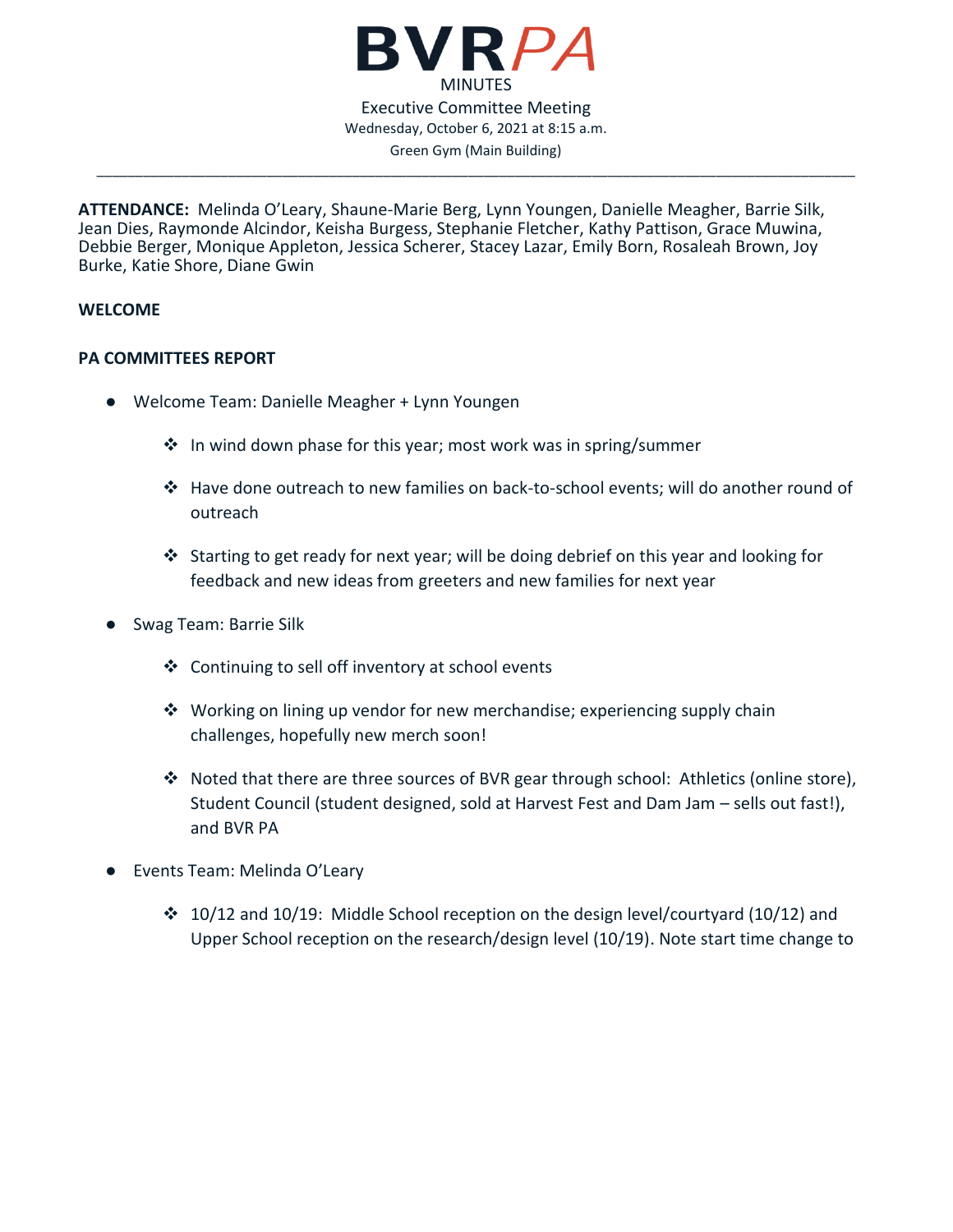

6:30 for both. Casual social events, swag to be sold. Would love for grade reps to attend – committee and grade reps to volunteer for registration and greeters (6:00 arrival)

- ❖ All grade-based gatherings being held at BVR
- ❖ Will have new swag for January 13th BVR Chats event (see details below)
- BVR*lit* Team: Shannon Falkson
	- ❖ BVR Lit is excited about this fall's book choice The Vanishing Half by Brit Bennett.
	- ↓ In the next mode of planning for the Nov. 9<sup>th</sup> event deciding on a format and discussion questions that will facilitate robust conversation among attendees. We hope to see everyone there!
- Teacher Appreciation Team: Jean Dies
	- ❖ Work is ramping up. Very close to sending out a teacher survey to get feedback on what they've enjoyed in the past and if they have new ideas for things the faculty would enjoy
	- ❖ Will be providing a potluck breakfast and snacks in the faculty room during select teacher conference days (US on 10/20 and MS on 10/29). Sign up genius will be sent to all parents in both divisions. If people need to drop off items the day before, the committee will coordinate drop off points outside of BVR as we are not able to store food items in the Sage kitchen
- PIN: Danielle Meagher
	- ❖ Parents Independent School Network (PIN) is a group of approximately 35 member independent schools with the goal of sharing ideas and best practices and promoting community service through grant awards and recognition. Meetings are open to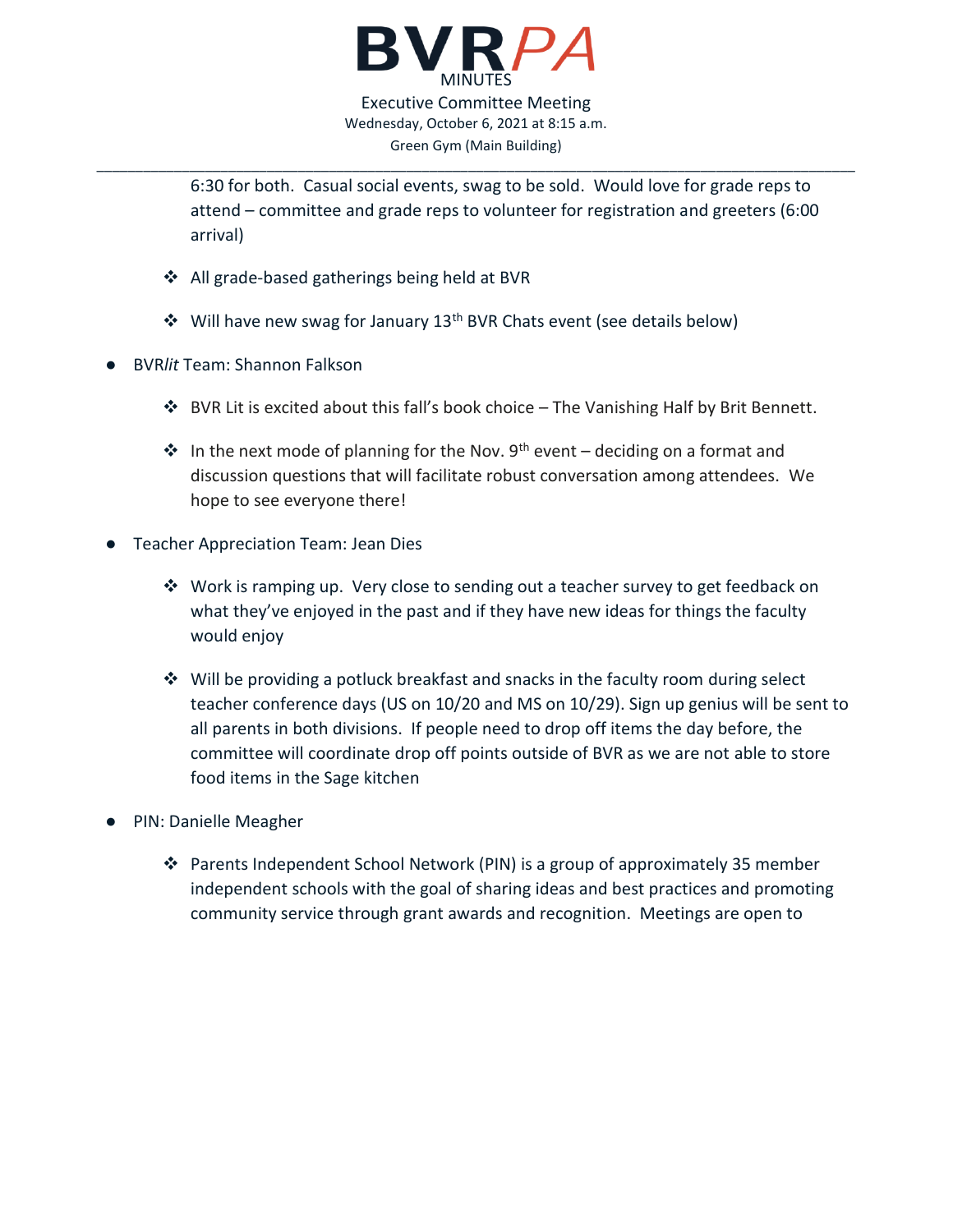

parents of all member schools. All meetings this year will be held on Zoom, and registration is required.

- ❖ First meeting of the year 10/6: Dr. Elizabeth Englander spoke on social, emotional and screen challenges of the pandemic. Slides will be available after the meeting
- ❖ Next meeting 11/3 @noon: The head of Project Implicit will speak about understanding implicit bias
- ❖ PIN Facebook page for meeting announcements and registrations: [https://www.facebook.com/groups/PINND/?ref=share,](https://www.facebook.com/groups/PINND/?ref=share) where you will be prompted to answer questions for membership approval

### **2021-2022 PA EXECUTIVE COMMITTEE MEETING DATES**

- October 6 at (8:15 a.m.): Location: on campus, Green Gym (directly under Bradley Hall). Sign in at front desk with Ms. Charles before heading downstairs.
- November 17 (7:00 p.m.): Zoom *open to all parents*. Zoom link will be emailed via the Parent Association email address.
- December 15 (8:30 a.m.): Location: Virtual via Zoom (link to follow)
- January 19 (8:15 a.m.): PA Executive Committee Meeting: Location: TBD
- February 9 (8:15 a.m.): PA Executive Committee Meeting: Location: TBD
- Tuesday, March 8 (6:30 p.m.) PA Executive Committee: Phonathon for TASTE: Location: TBD
- Wednesday, April 6 (8:15 a.m.): PA Executive Committee Meeting: Location: TBD
- Wednesday, May 11 (8:15 a.m.): PA Executive Committee Meeting: Location: TBD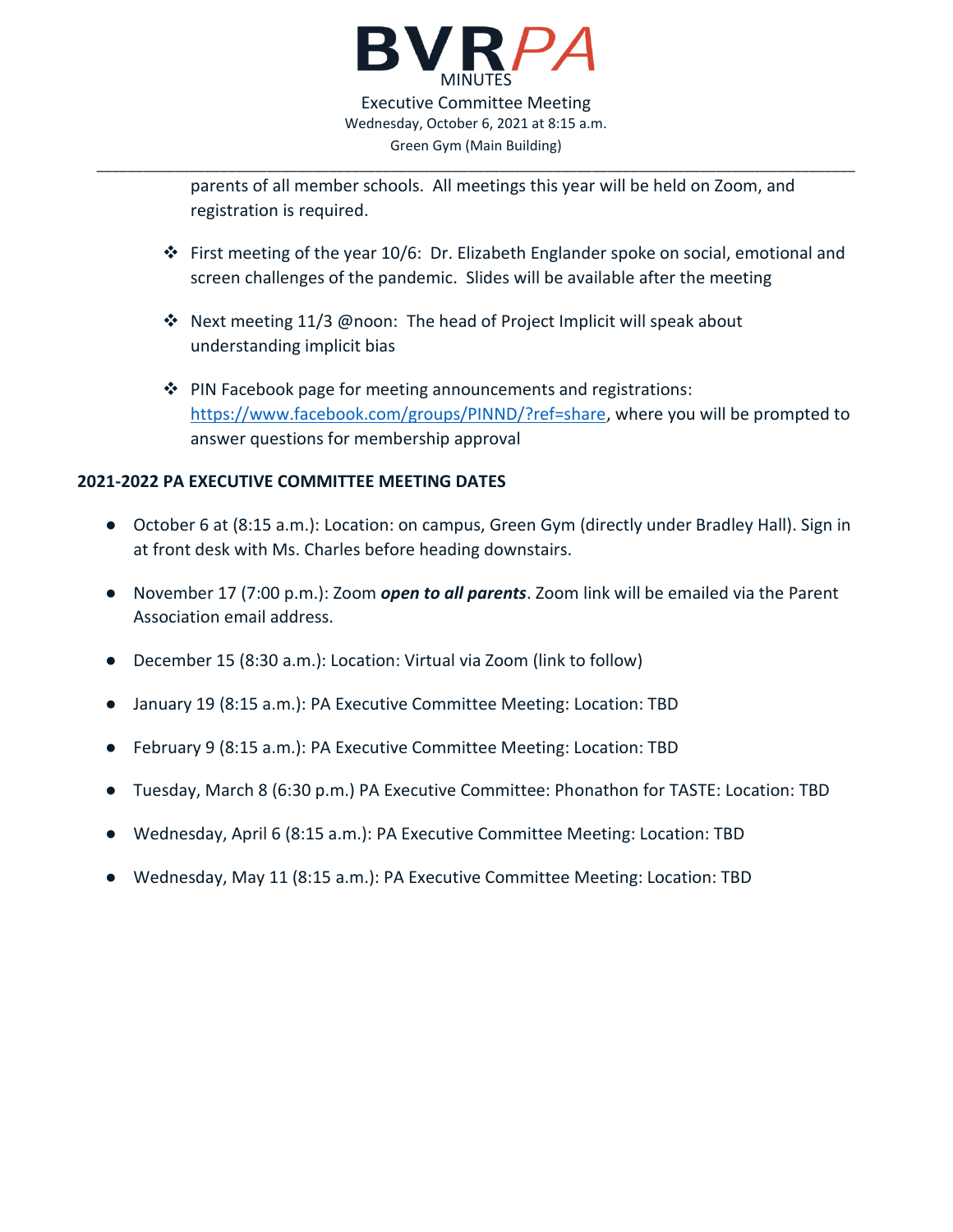

# **2021-2022 PA COMMUNITY EVENTS CALENDAR FOR PARENTS/CAREGIVERS (all on campus as of 10/6/2021)**

- October 12 (6:30 8:00 p.m.): MS Reception for Parents/Caregivers
- October 19 (6:30 8:00 p.m.): US Reception for Parents/Caregivers
- November 9 (6:00 8:00 p.m.): BVR*lit*
- December 9 (6:00 8:00 p.m.): Partnership speaker event with wellness and counseling team (*Snow date: December 14*) featuring [Dr. Charmain Jackman](https://www.drcharmainjackman.com/)
- $\bullet$  January 13 (6:00 8:00 p.m.): BVR Chats (Snow date: January 20)
- March 1 (6:00 p.m.) OR March 2 at 8:15 a.m. (*holding both times TBD based on faculty schedules*): BVR*lit*
- April 9 (7:00 10:00 p.m.): TASTE
- April 26  $(6:00 8:00)$  p.m.): BVR Chats

## **ADDITIONAL ITEMS / QUESTIONS / DISCUSSION**

- Executive Committee Meeting minutes update minutes are being posted on the Parent Association section of the website [\(https://bcdschool.org/the-people/parents/parent](https://bcdschool.org/the-people/parents/parent-association/)[association/\)](https://bcdschool.org/the-people/parents/parent-association/) on the bottom right column (PA Meeting Minutes)
- Harvest Fest is Friday! Spirit week this week, Friday will have food truck, activities, and home sports games. Student Council t-shirts will be on sale (they go fast!), and kids will be able to charge a parent/guardian account to purchase. No money required at the event; all food and activities provided.
- BVR Chats provide a glimpse into who the faculty is at BVR and what they do. Great opportunity for parents to learn more about BVR and what their kids are up to during the day. Noted that parent-to-parent events/discussion last year were particularly helpful, especially for new parents.